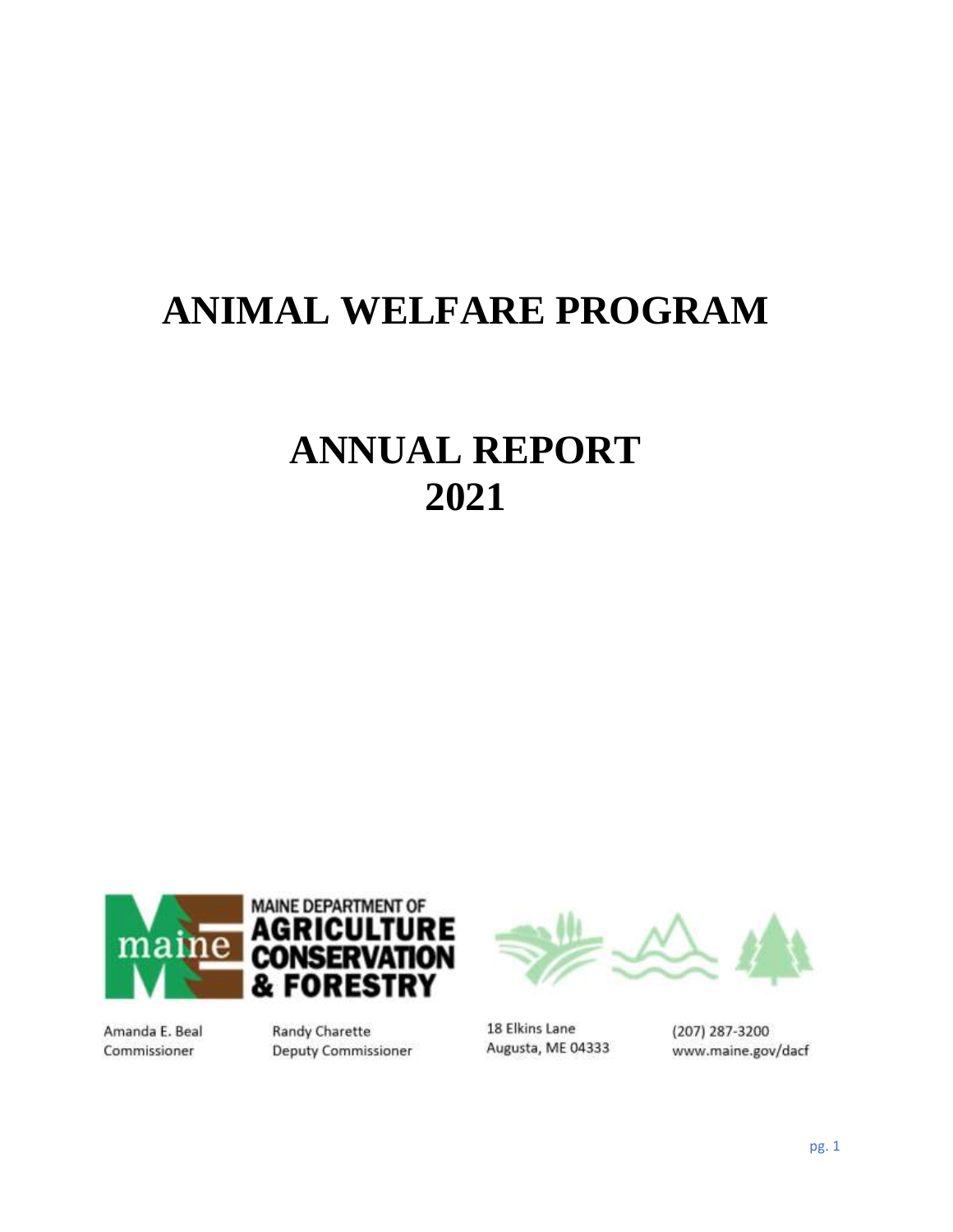### **Maine's Animal Welfare Program Review for 2021**

Our Mission: The Animal Welfare Program (AWP) ensures the humane treatment of animals through communication, education, and enforcement of animal welfare laws.

What we do: AWP develops and implements policies and programs to effectively address animal cruelty complaints; inspects and licenses animal shelters, pet stores, kennels, and animal research facilities; and enforces the licensing of dogs.

### **Staff:**

# *Field staff*

- District Humane Agent Aroostook County Chrissy MacFarland
- District Humane Agent Washington, Hancock Counties **Discussion Conglet Radziewicz**
- District Humane Agent Penobscot, Piscataquis, Somerset Counties Rachel Welch
- District Humane Agent Waldo, Knox, Lincoln, Kennebec Counties Vacant
- District Humane Agent Franklin, Oxford, Androscoggin Counties Angela Rogers
- District Humane Agent York, Cumberland Counties Vacant

### *Office Staff*

- Director **Liam Hughes Contract Contract Contract Contract Contract Contract Contract Contract Contract Contract Contract Contract Contract Contract Contract Contract Contract Contract Contract Contract Contract Contrac**
- Secretary Associate Leonard Goodine **Leonard Goodine**
- Office Associate II Danielle Trask
- Planning and Research **Reginald Manter** Reginald Manter
- Assistant State Veterinarian Rachael Fiske DVM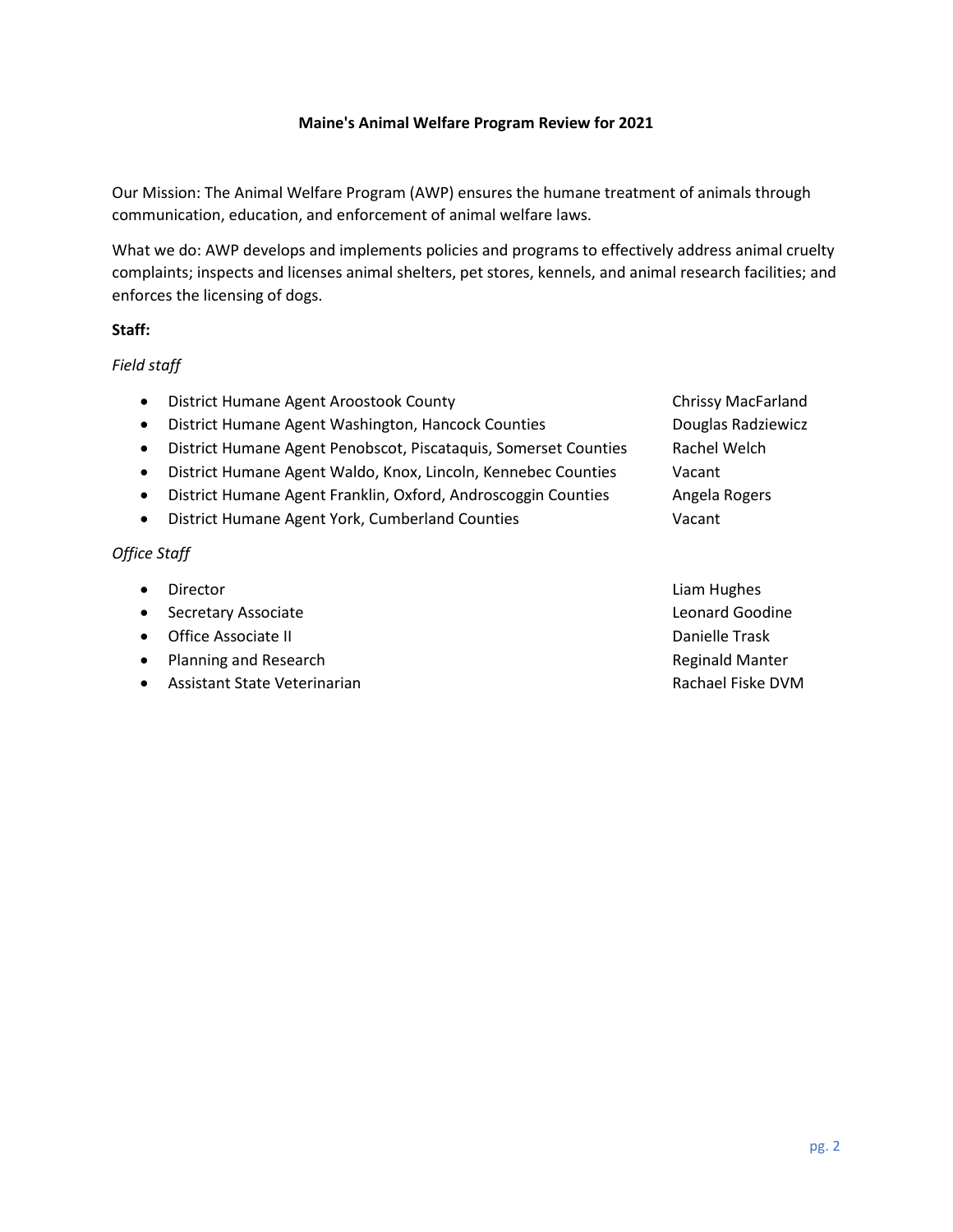# **A Word from the Director**

The Animal Welfare Program (AWP) faced significant challenges in 2021 even as we made measurable progress and managed a growing workflow. Internally, resource constraints that already existed were worsened by COVID-related conditions related to delayed animal registrations, extended animal stays, and more. These trends had the effect of increasing expenses while decreasing revenue for an alreadystretched program. Externally, possession hearings in the courts were delayed by the pandemic, and our animal sheltering partners were hit by the kind of staffing and resource shortages experienced throughout the COVID economy. There is no doubt that this "perfect storm" resulted in lower levels of service and responsiveness than what we aspire to. Nevertheless, AWP continued to respond to hundreds of animal cruelty violation complaints and worked to maintain good communications with our stakeholders and partners regarding animal seizure planning and support. I applaud the hard work and dedication of AWP staff and our animal sheltering partners. They are crucial to ensuring humane treatment of animals in the State of Maine.

Liam Hughes, Director, Animal Welfare Program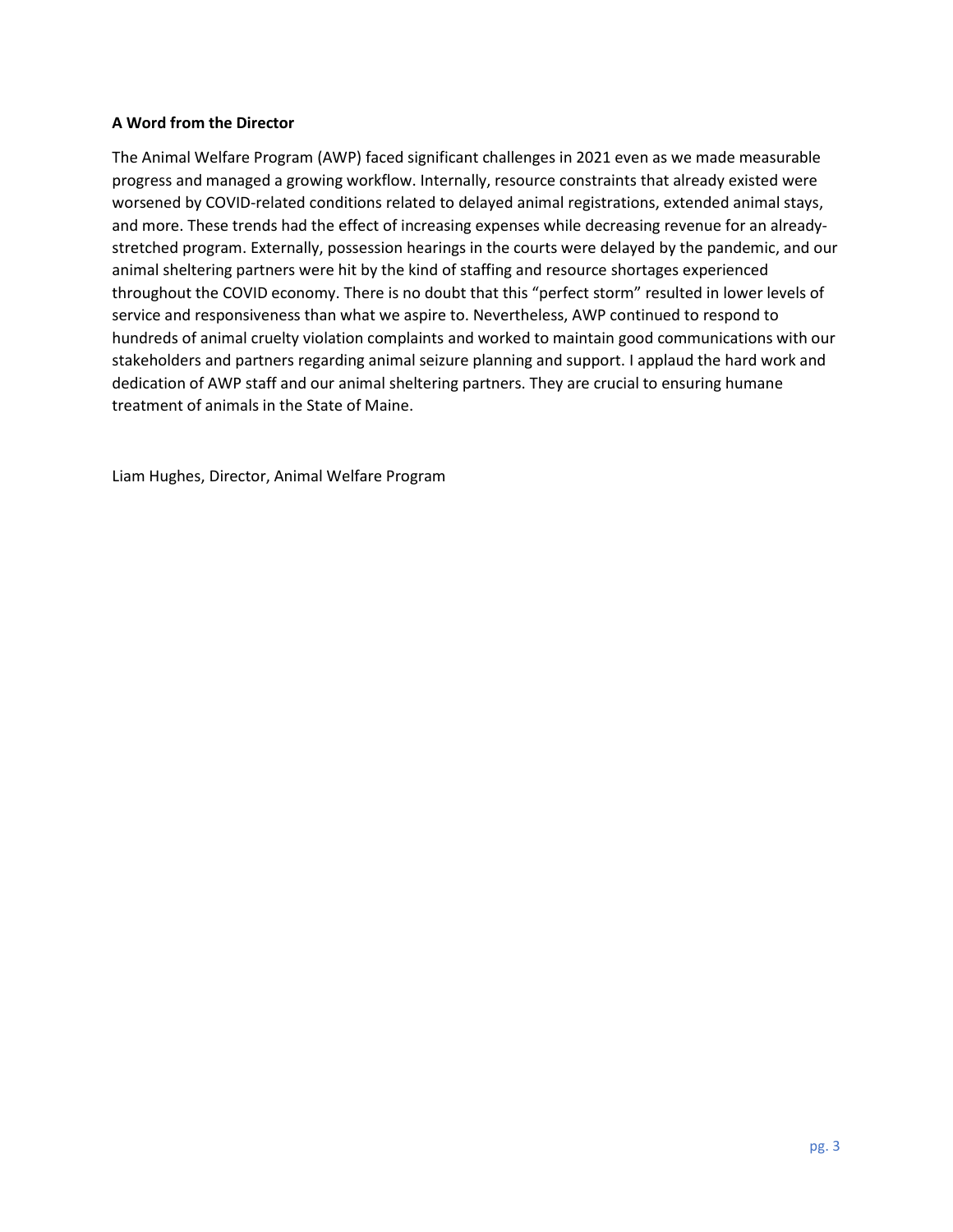### **Funding for the Animal Welfare Program**

Note: AWP financial data is collected and reported on a fiscal year (July1-June 30) basis. Program data is collected and reported on a calendar year basis. Unless labeled FY 2021, data on the following pages cover the period between January 1-December 31, 2021.



#### **Income FY 2021**

|                           | <b>AWP</b> |
|---------------------------|------------|
|                           | Income     |
|                           | 2021       |
| <b>Registered Feed</b>    | \$566,080  |
| Dog Licensing S/N         | \$443,497  |
| Dog Licensing             | \$208,904  |
| <b>AWP Plates</b>         | \$147,845  |
| <b>Facility Licensing</b> | \$67,501   |
| Surcharge fund            | \$66,124   |
| Municipal Reimbursement   | \$16,232   |
| Dog Licensing.            |            |
| Restitution               | \$5,812    |
| Misc. Fines               | \$4,315    |
| Donations                 | \$1,684    |
| Misc. Income              | \$915      |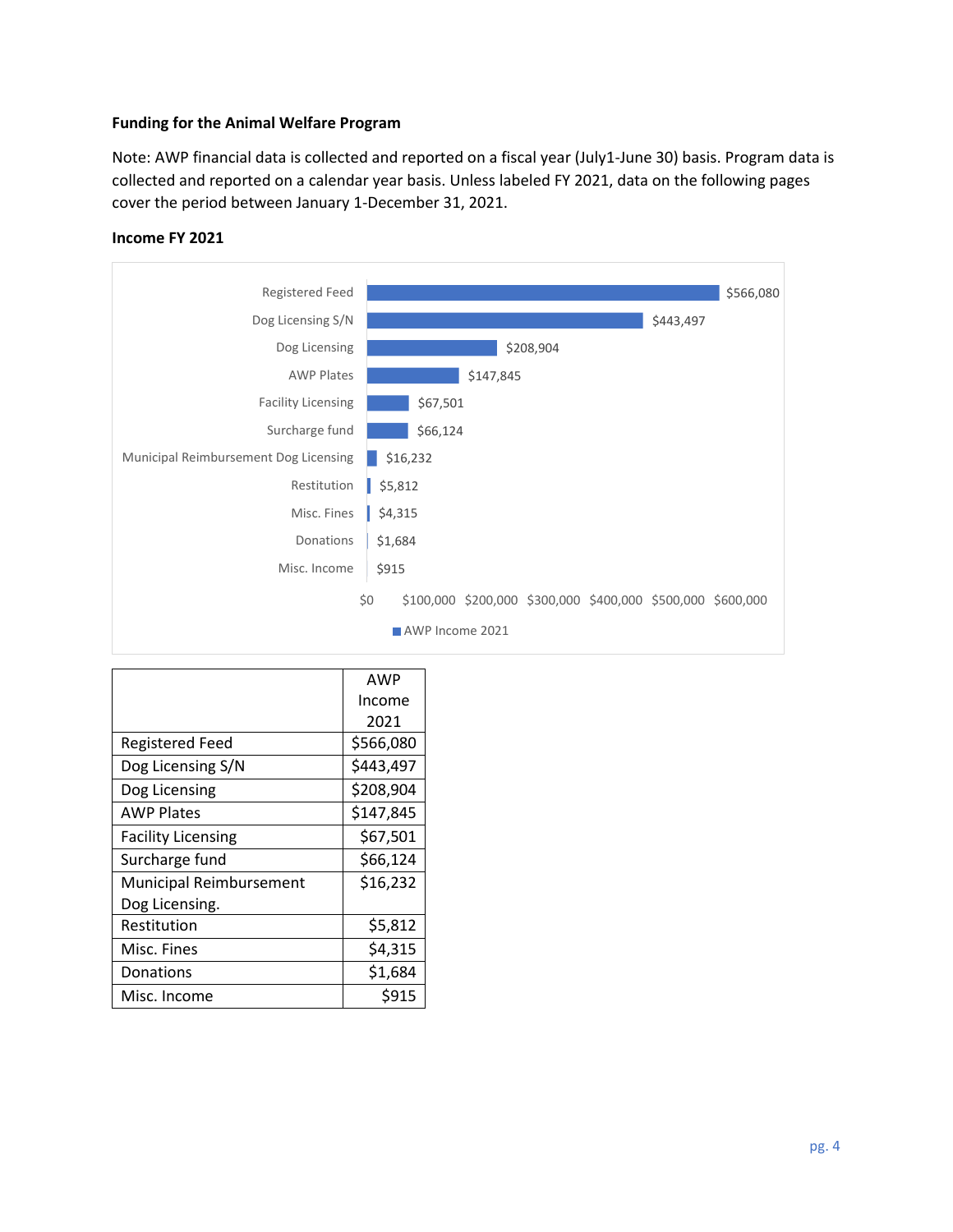# **Expenditures FY 2021**



|                           | Expenses 2021 |
|---------------------------|---------------|
| Salaries and Benefits     | \$897,828.00  |
| <b>Professional Fees</b>  | \$411,654.00  |
| <b>Equipment and Tech</b> | \$396,400.00  |
| Dicap                     | \$294,902.00  |
| Rent                      | \$68,288.00   |
| <b>General Operating</b>  | \$65,995.00   |
| Sta-Cap                   | \$55,170.00   |
| <b>Office Supplies</b>    | \$14,612.00   |
| <b>Employee Training</b>  | \$2,050.00    |
| Tech                      | \$1,263.00    |
| <b>Travel</b>             | \$296.00      |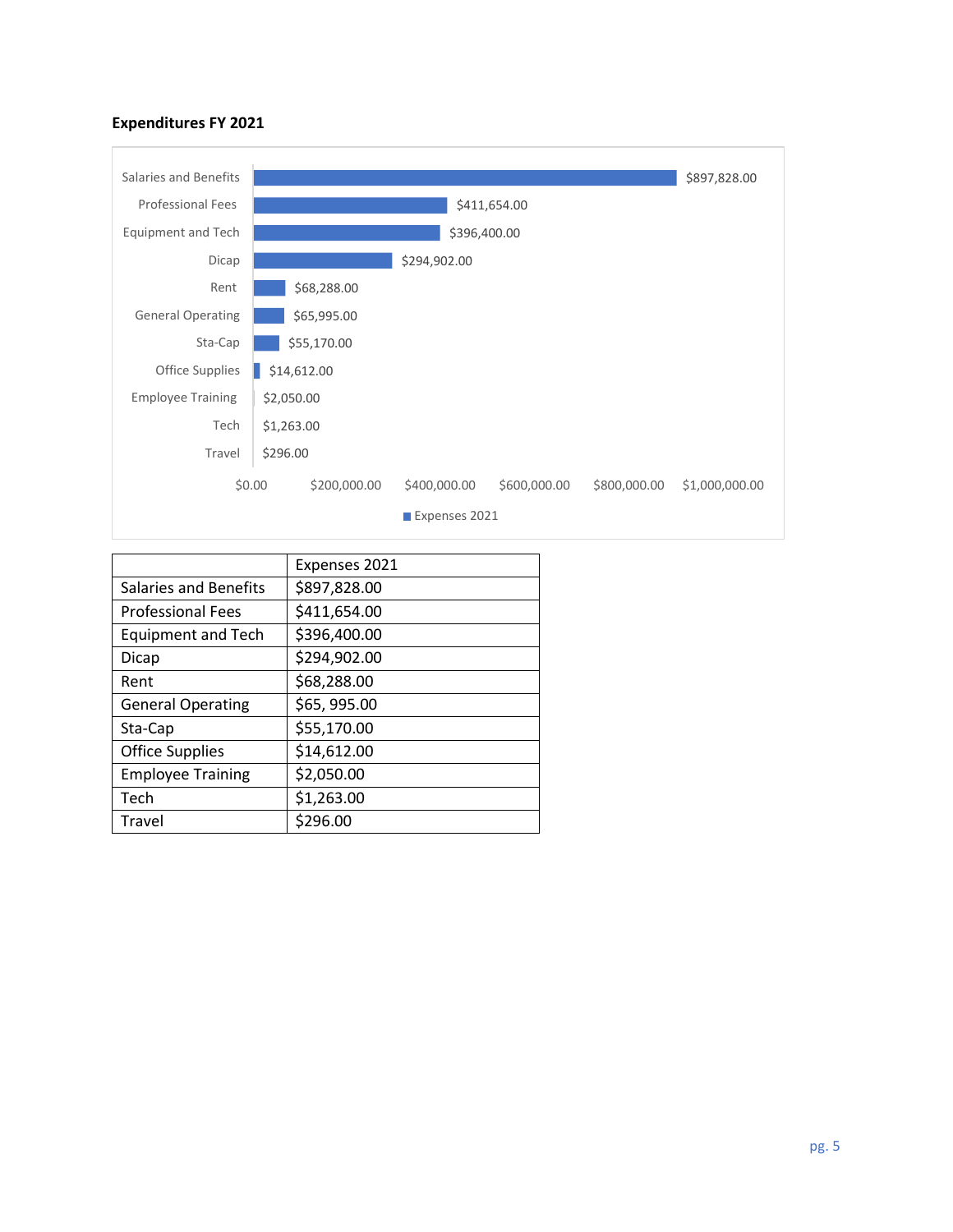Pandemic-Era and Structural Revenue Challenges



As a program that operates wholly on other special revenue, AWP has been careful to live within its means. Although program expenses have been on the rise year after year, responsible stewardship helped us accumulate comfortable cash reserves over the last decade, which in turn allowed us to entertain some programmatic expansions as well as one-time special projects.

Over the last two years, however, external forces have upended our business model. Some of those forces are pandemic-related and may improve over time. COVID-era backlogs in the courts meant we have been holding seized animals for longer than has been typical. Longer stays—frequently for sicker animals—has meant our seized animal expenses have more than doubled, from \$121,606 in FY2019 to \$330,947 in FY2020 and \$313,619 in FY2021. These spikes in program costs have hit at precisely the moment pandemic-driven delays in animal registrations have depressed income. Last year's revenues were down \$174,472 from our 2019 peak.

COVID-driven trends ate into our cash reserves, but it might be reasonable to expect these trends to self-correct as the pandemic abates. Other forces are structural and will not correct on their own. Most acutely, our cost for salaries, fringe, and other personal services have increased in line with recent State mandates and trends by approximately \$120,000. An additional \$202,000 increase has been proposed so the program can fulfill the recommendations of the Animal Welfare Taskforce. However, there has not been a corresponding and offsetting change in our fee structure, nor has there been support from the General Fund.

The Department and the Legislature will need to collaboratively address this structural shortfall to ensure the continued operation of the program.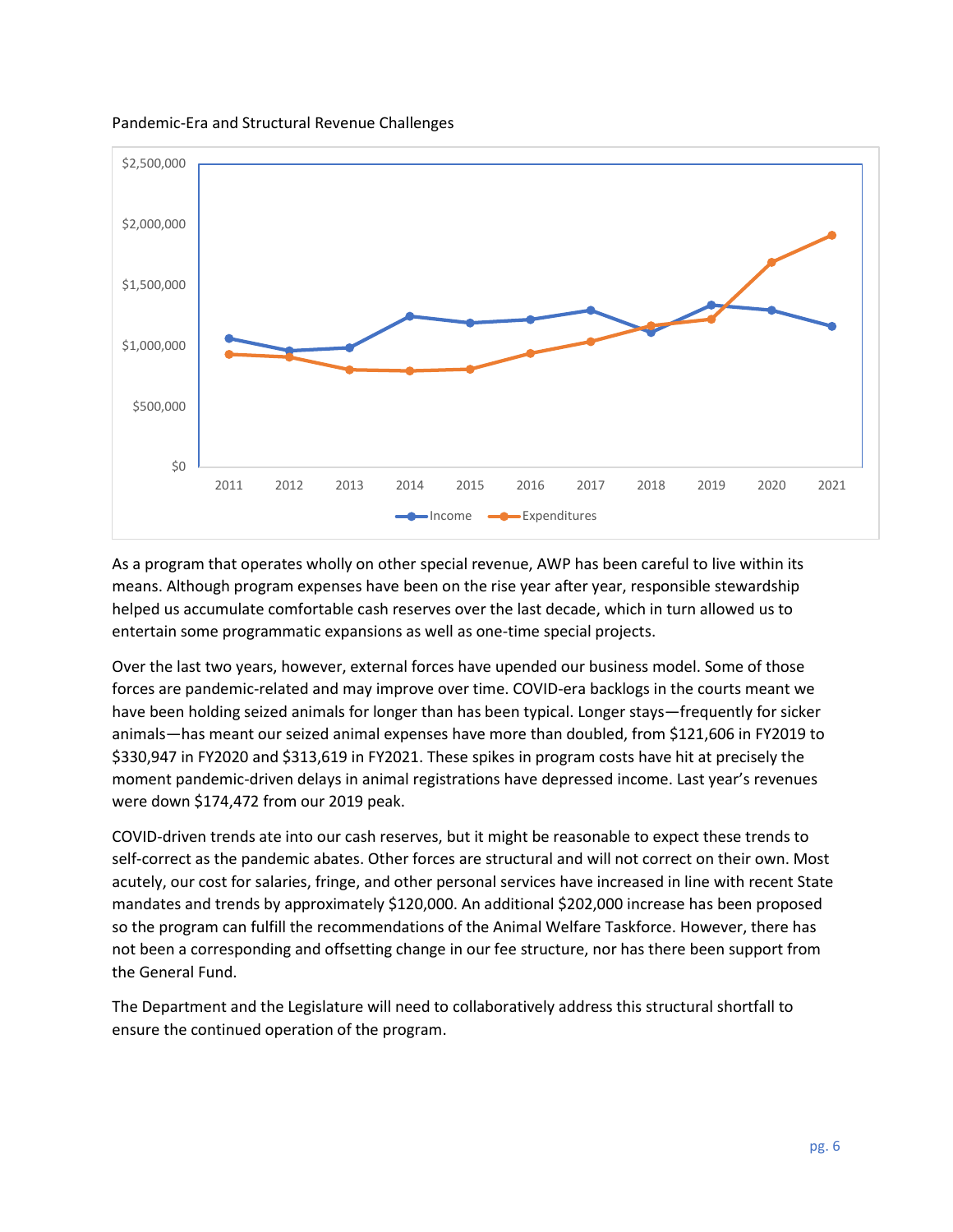# **Companion Animal Sterilization (Help Fix ME)**

Since 2005, AWP has operated the Companion Animal Sterilization Fund, otherwise known as the Help Fix ME program (HFM). HFM was established to encourage qualified pet owners to sterilize their cats and dogs. HFM decreases euthanasia rates in animal shelters by reducing the number of animals in the shelters and making them more likely to be adopted.

The HFM program is primarily voucher-based. Income-eligible Mainers can request a voucher that can be used at participating clinics to have their pet spayed or neutered. In that model, the onus is on pet owners to find appointments with participating providers. Even before the pandemic, veterinary participation was diminishing, costs were increasing, and underserved communities in Maine often lacked the resources to provide surgeries. Pandemic-related forces further decreased the supply of veterinary services while increasing the costs of veterinary care, meaning eligible pet owners with vouchers often struggled to find vets with whom to use their vouchers. At the beginning of 2021, AWP extended our model by working directly with clinics to help provide services to underserved communities by offering vouchers for scheduled clinics. This was a successful adjustment to the program. It has helped clinics and shelters get the needed resources for the underserved communities. In calendar year 2021, over 5,300 vouchers were issued with a value of over \$526,000, and 3,700 animals were altered.

DACF began evaluating the program in mid-2021 and worked with stakeholders and veterinarians to look for ways to improve the program that had not seen significant changes in many years. AWP surveyed the veterinary community for program feedback as part of this effort. We improved the way vouchers are processed for payment, and we increased reimbursement for surgeries by 50% beginning in 2022.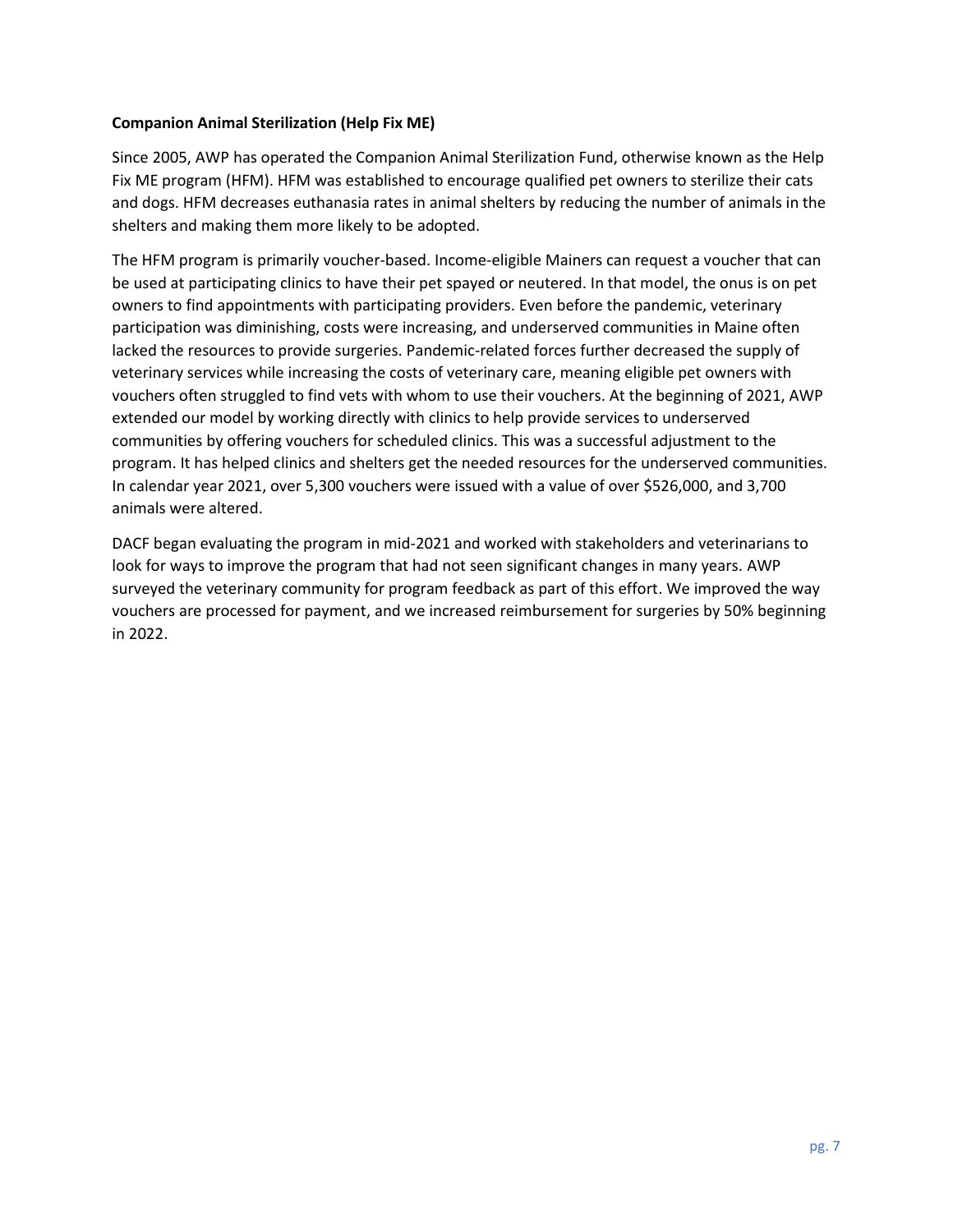# **HFM Income FY 2021**



|                          | <b>HFM</b> |
|--------------------------|------------|
|                          | Income     |
| <b>AWP license Plate</b> | \$147,845  |
| Surcharge Fund           | \$170,140  |
| <b>HFM Co-Pays</b>       | \$28,920   |
| Misc Service & fees      | \$17,600   |
| Tax check-off            | \$28,004   |
| Interest                 | \$3,263    |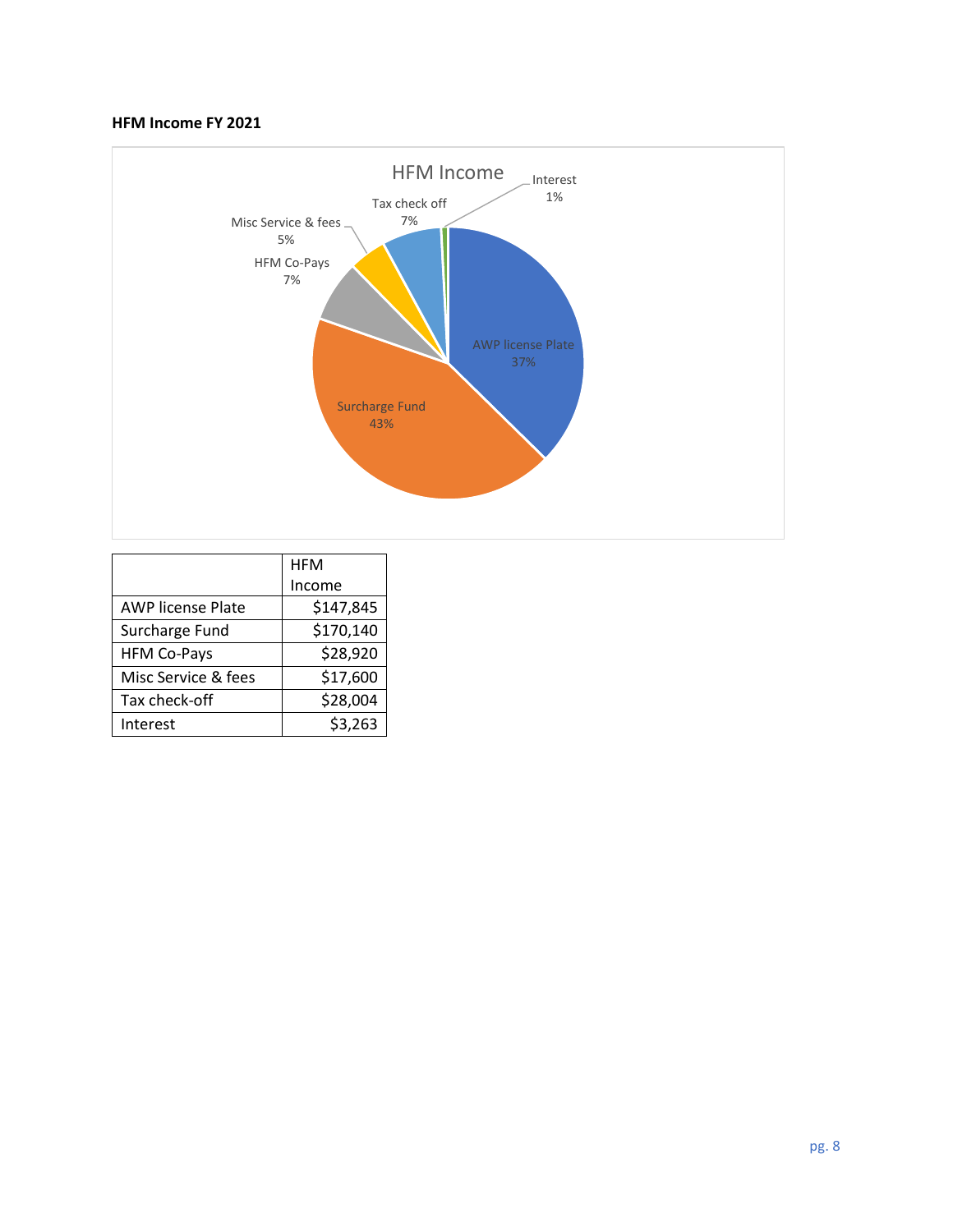# **HFM Expenditures**



|              | <b>HFM</b>   |
|--------------|--------------|
|              | expenditures |
| Salaries and | \$32,714     |
| Wages        |              |
| General      | \$236,733    |
| Operating    |              |
| Stat Cap     | \$8,008      |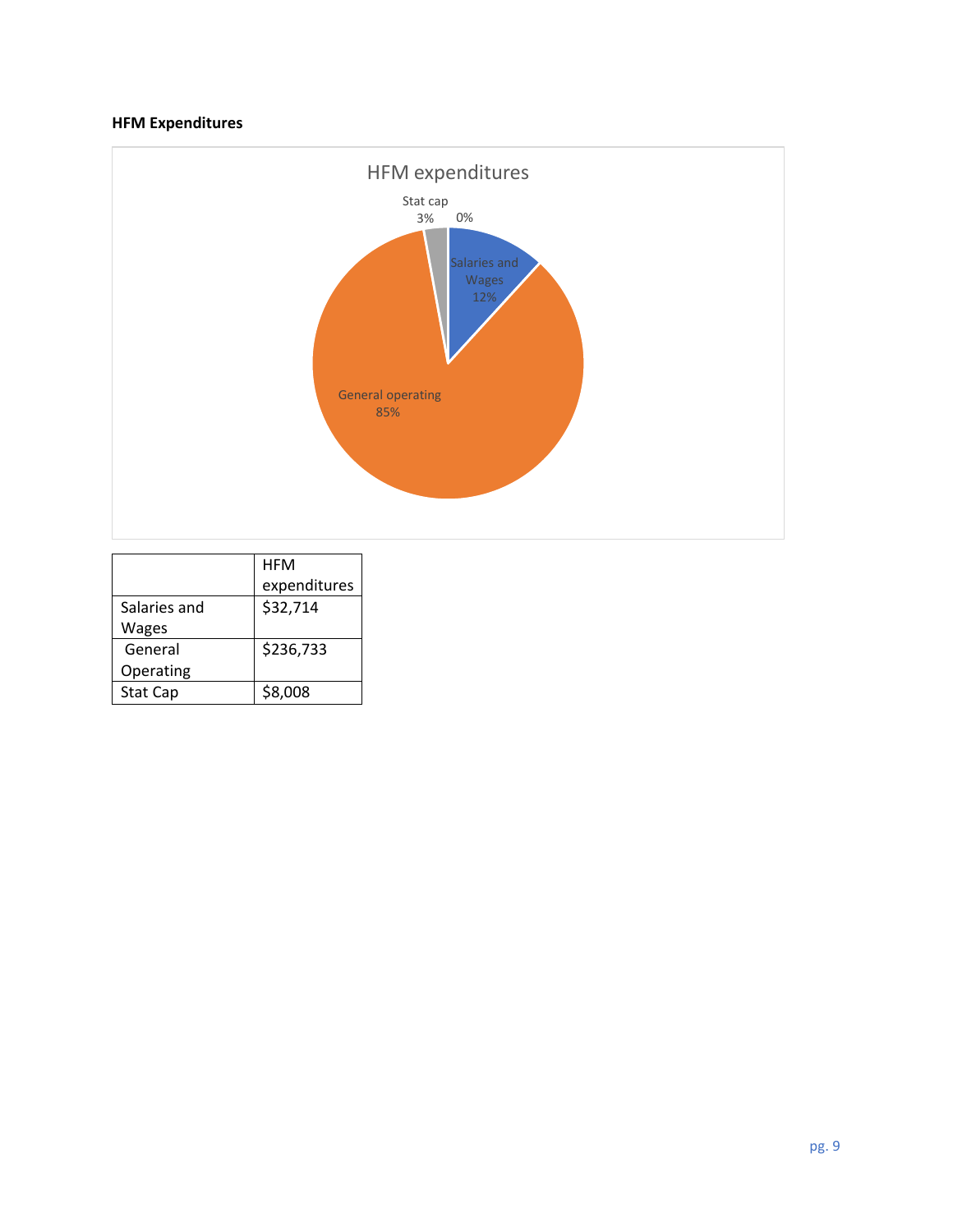### **Animal Shelter Survey**

The AWP has surveyed all licensed animal shelters in Maine for the past ten years, gathering extensive data on euthanasia rates and live release rates.

These two measurements have been the most common and universal metric to count. These data points shed light on how the animal shelters of Maine have changed over the past two decades. These two metrics provide vital data, but they fail to capture the many changes in animal sheltering as we know it, missing much of the vital work shelters are doing in the communities they serve.

Currently, there is a larger stakeholder discussion on the local, state, and regional levels about how animal sheltering has evolved from " the pound" to a place for lost animals to safely land. Many shelters focus on rehoming pets and are viewed as adoption centers. The most significant change in how animal shelters operate is how much community outreach they provide. Community outreach has positively impacted how shelters have educated their community and evolved with the changing times. The metrics, data, and key performance indicators shelters have identified to measure community outreach and impact in the current animal welfare/ animal shelter landscape continue to evolve.

In this year's Animal Shelter Survey, we added new categories to give a better idea of the happenings at the local animal shelters and rescues. In the intake section, seized animals now have their own category, and these can be classified as animals seized by Law Enforcement, Animal Control, or the State. Transfers of animals are now being separated to differentiate between animals transferred from shelter to shelter within Maine and animals imported into Maine for adoption. The outcome section now includes Return to Field (RTF) for feral cats and separates the transfer of animals within the state and transferred out of Maine. These new categories provide useful information about what is happening in the animal shelters of Maine and how they are serving their community's needs.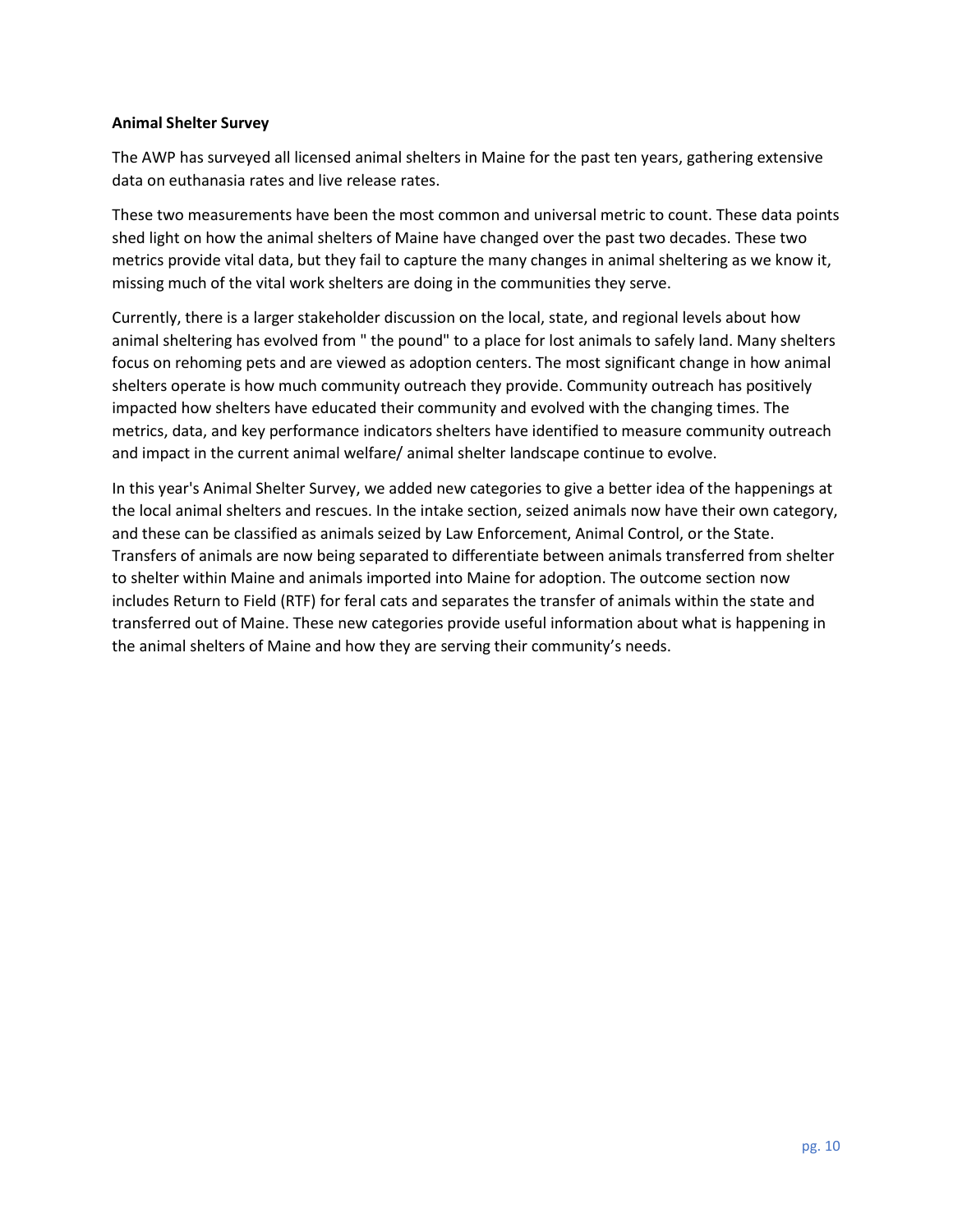# Intake



|                       | Dog and Cat Intake | Dog  | Cat  |
|-----------------------|--------------------|------|------|
| Stray                 | 2706               | 2025 | 681  |
| Seized                | 520                | 259  | 261  |
| Surrendered           | 7764               | 1894 | 5870 |
| Transfer<br>within ME | 823                | 131  | 692  |
| Import                | 8012               | 5650 | 2362 |
| Born                  | 1312               | 177  | 1135 |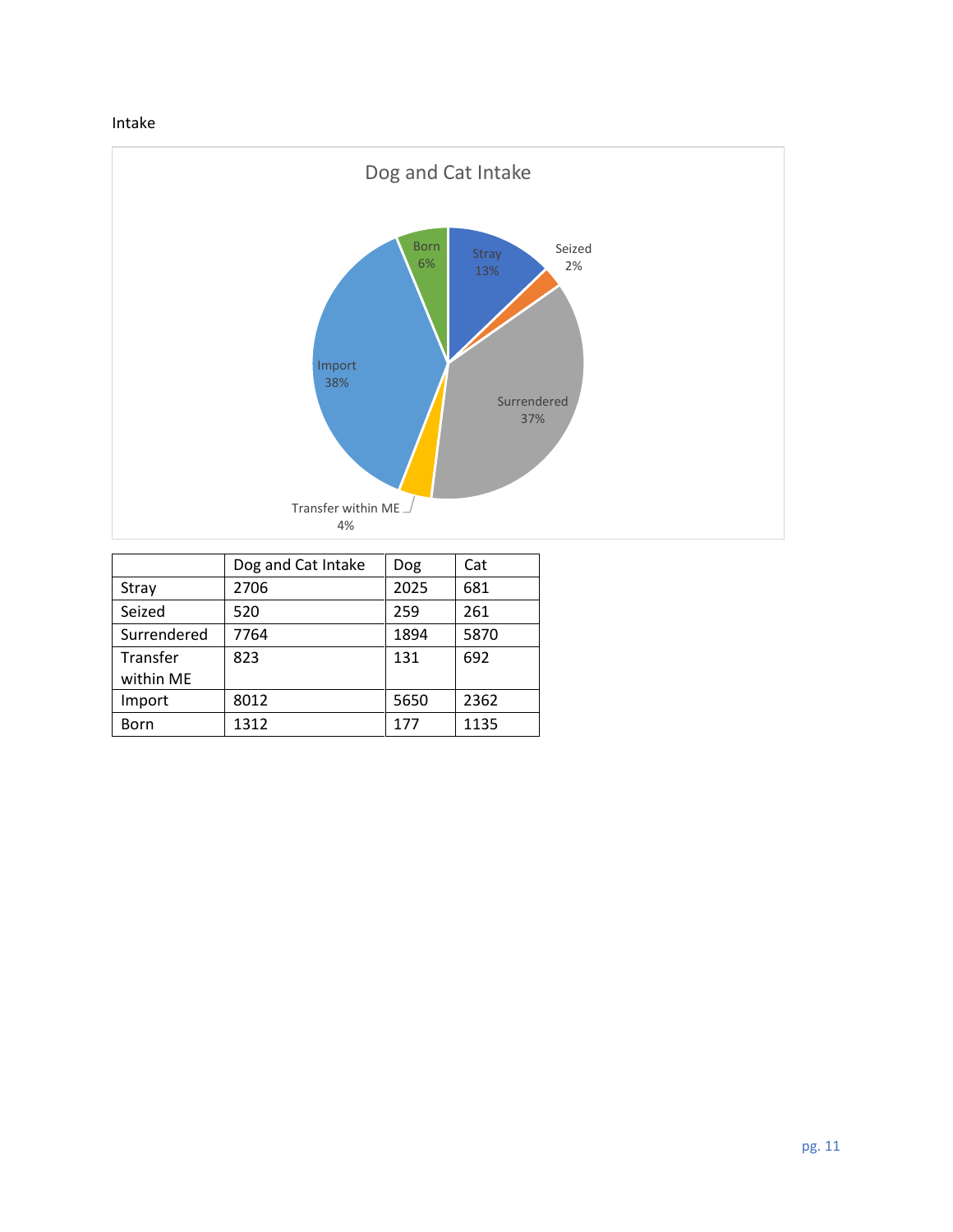### Outcomes



|                        | <b>Animal Outcome</b> | Dog  | Cat   |
|------------------------|-----------------------|------|-------|
| <b>RTO</b>             | 2463                  | 1782 | 681   |
| <b>RTF</b>             | 133                   | 0    | 133   |
| Adopt                  | 21551                 | 7463 | 14088 |
| Euthanasia             | 905                   | 248  | 657   |
| <b>Transfer Within</b> | 780                   | 75   | 705   |
| Maine                  |                       |      |       |
| Export                 | 33                    | 27   | 6     |
| Died/Lost in Care      | 495                   | 37   | 458   |

Yearly changes

RTO – Return to Owner

RTF – Return to Field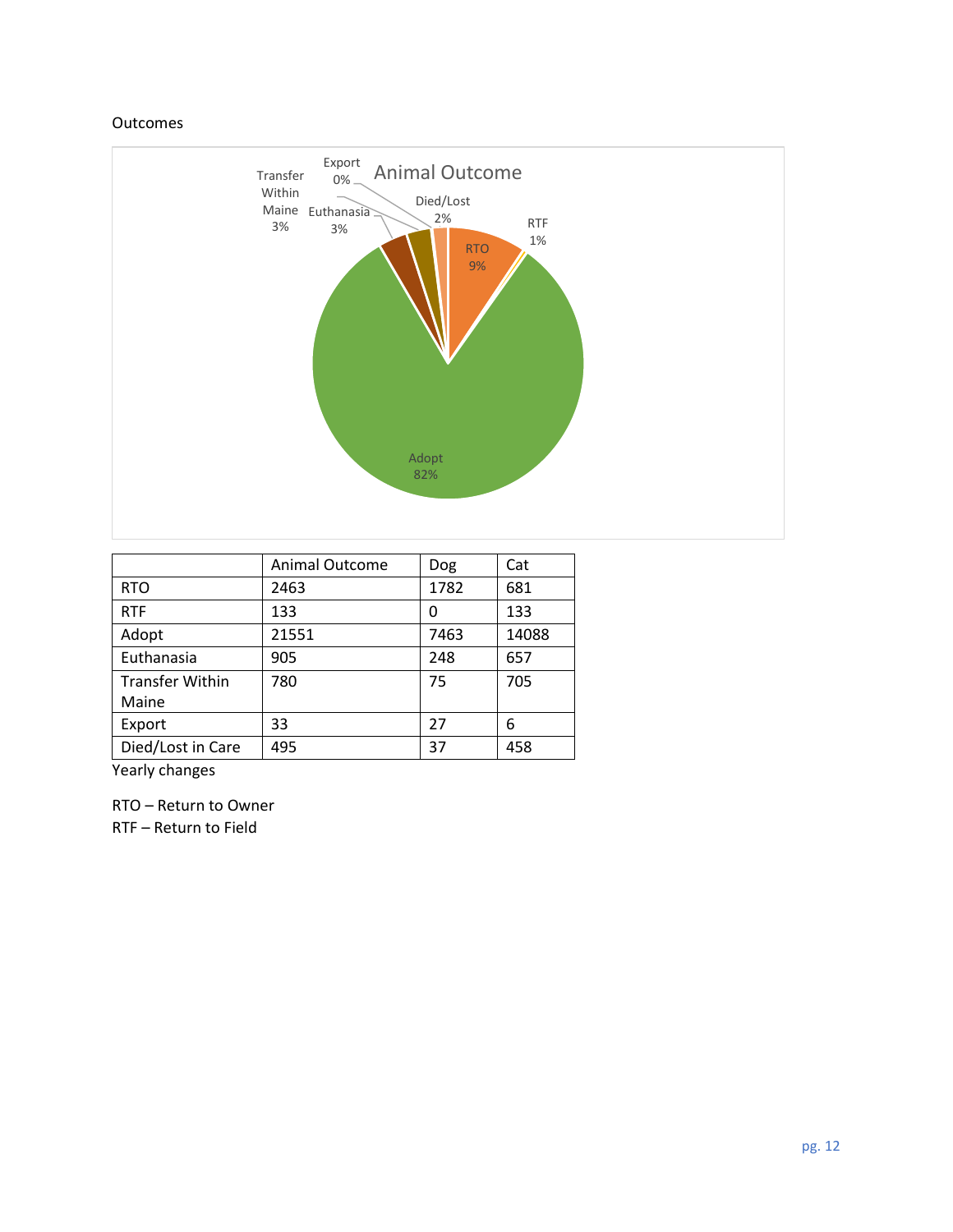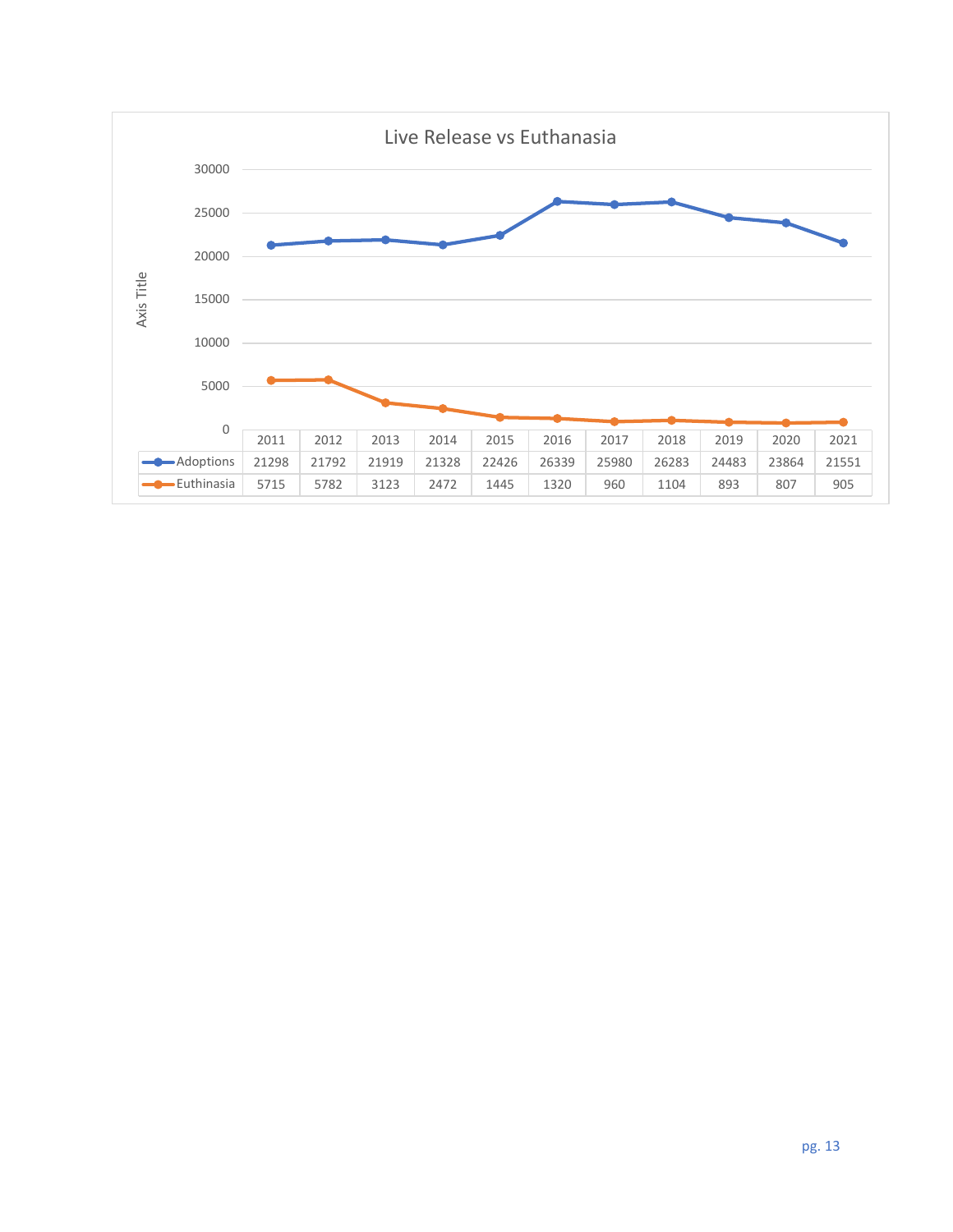# **Licensed Animal Facilities within Maine**

AWP is responsible for the licensing and inspection of all animal shelters, pet stores, boarding kennels, breeding kennels, and research facilities in the State of Maine. In 2021 there were 550 of these facilities in Maine, categorized as follows:

- Animal Shelters & Rescues 143
- Boarding Kennels 221
- Breeding Kennels 140
- Pet Stores 34
- Research Facilities 12

AWP Humane Agents work with these facilities to maintain compliance and prevent disease outbreaks.

COVID-19, staffing, scheduling issues, and cruelty cases have slowed inspection response time. AWP is always working on improving inspection times and responses. Some of the more prominent cruelty cases that Animal Welfare has investigated over the past few years resulted from problems discovered during facility inspections.

In 2021, AWP submitted changes to existing rules to help improve the operation of animal facilities. These changes include adding a definition for Capacity for Care, requiring medical records and examinations for animals held at the facilities for more than six months, clarifying which records can be submitted electronically, defining who is responsible for maintaining the facility license, and defining who is responsible for maintaining isolation areas for imported dogs and cats. These rules were approved and became effective in January of 2022. Humane Agents, when doing inspections, will spend the next year educating licensed animal facilities on their responsibilities and what they need to do to comply if any violations are found.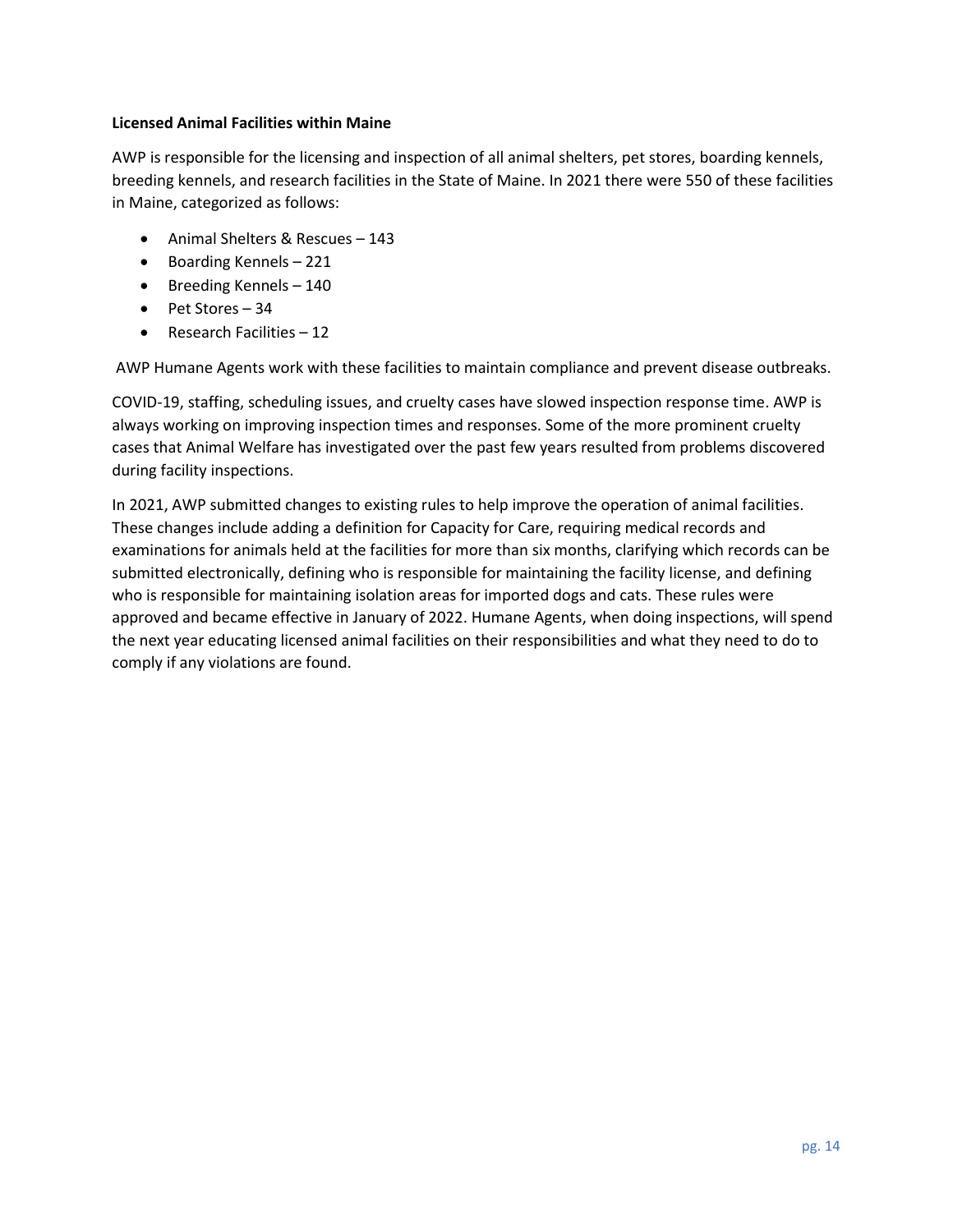## **Cruelty investigations**

In 2021, the AWP office dispatched 287 complaints to Humane Agents. Many of the 287 complaints we responded to involved more than one type of violation. For example, reports might list improper care, shelter, living conditions, sustenance, or lack of medical care on a single complaint. Agents provide advice to owners about proper care, available veterinarians, sources of feed, and will often check back even when a case is closed just to make sure the animal and the owner are doing well. Complaints included animal care facilities operating without a license (27) and requests for AWP staff to assist Animal Control Officers (ACO) and law enforcement agencies dealing with animal welfare issues (49). Dogs and cats are the most typical basis of a complaint, but Humane Agents also spend time working with farmers on livestock issues. Humane Agents use community policing methods when enforcing the animal welfare laws and have had great success in educating animal owners on their responsibilities as an animal owner. Many of the complaints are resolved using education. Only a few require tougher enforcement actions, such as summonsing for violations or seeking a court order to remove the animals.

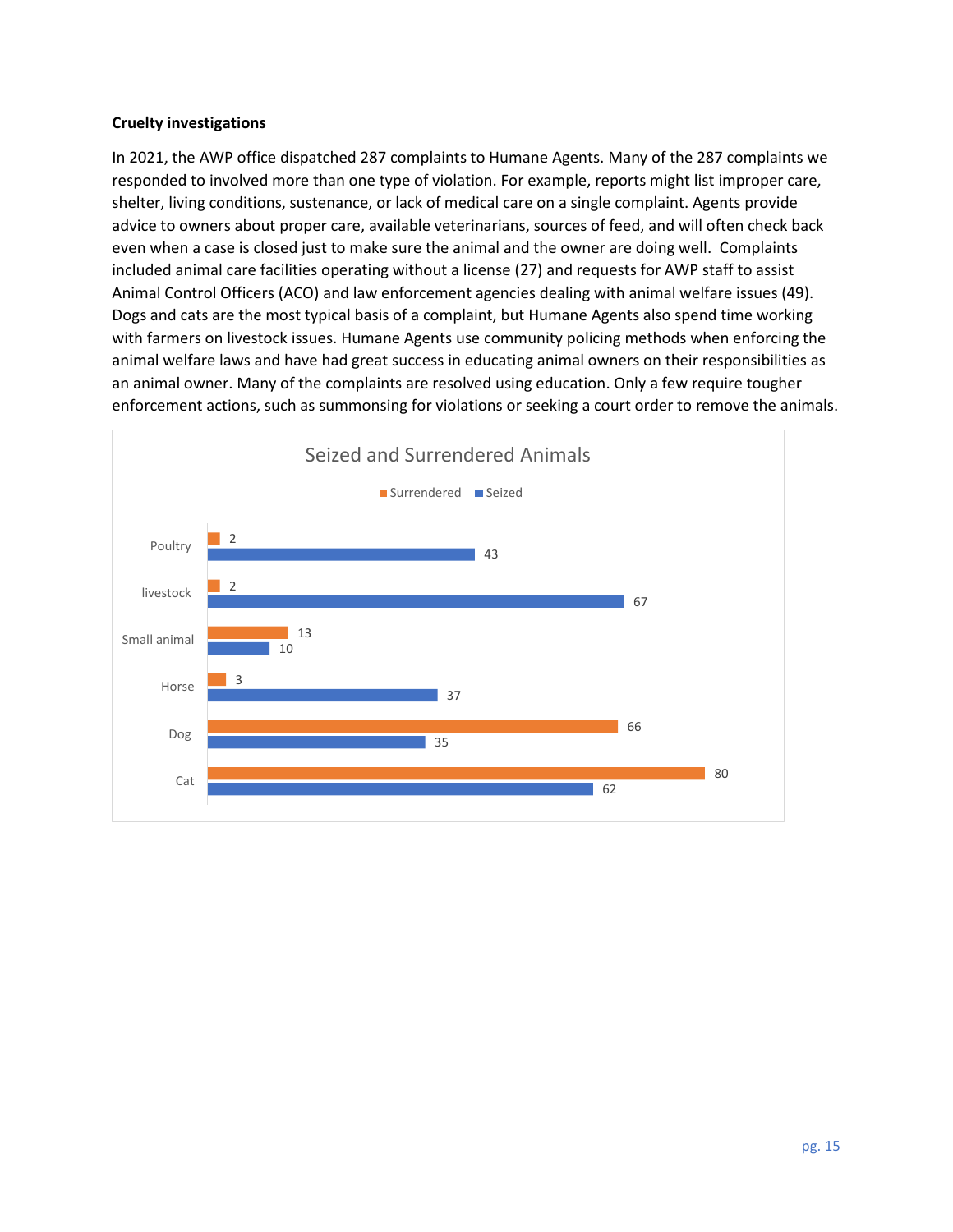# **Animal Control Officer (ACO) Reporting**

This is the fourth year of collecting and reporting data on ACO complaints. This information shows the different types of complaints Maine ACOs are responding to and helps AWP plan for future training and look for potential issues that need to be addressed through rule, law, or procedural changes.

| <b>ACO COMPLAINTS 2021</b>                                                                                                                     |                                                                                                           |
|------------------------------------------------------------------------------------------------------------------------------------------------|-----------------------------------------------------------------------------------------------------------|
| ,,,,,,,,,,,,,,,,,,,,,,,,,,,,,,,<br>346<br>,,,,,,<br>$\blacksquare$ 74<br>658<br>4 J I I I I I I I I I I<br>632<br>,,,,,,,,,,,,,,<br>346<br>329 | 1297<br>2680<br><b>MINIMUMINIMUMINIMUMINIMUMINIMUMINIMUMI</b> 2584<br>3896<br>6043<br>,,,,,,,,,,,,,,,,,,, |
|                                                                                                                                                | $\mathbf{1}$                                                                                              |
| <b>III</b> Other                                                                                                                               | 1297                                                                                                      |
| <b>III</b> Wildlife Complaints                                                                                                                 | 2680                                                                                                      |
| <b>II</b> Rabid Animal                                                                                                                         | 346                                                                                                       |
| <b>III</b> Cruelty Complaint                                                                                                                   | 715                                                                                                       |
| <b>III</b> Owner Insitutionlized                                                                                                               | 74                                                                                                        |
| <b>III</b> Animal Tresspass                                                                                                                    | 658                                                                                                       |
| <b>Cat Complaints</b>                                                                                                                          | 2584                                                                                                      |
| <b>II</b> Stray Livestock                                                                                                                      | 632                                                                                                       |
| <b>II</b> Vaccination Violation                                                                                                                | 346                                                                                                       |
| <b>III</b> Dangous Dog                                                                                                                         | 329                                                                                                       |
| <b>Dog License</b>                                                                                                                             | 3896                                                                                                      |
| <b>III</b> Dogs at Large                                                                                                                       | 6043                                                                                                      |

# **ACO Training**

We have been redeveloping a three-phase training for Animal Control Officers. Phase I covers core competencies, Phase II provides practical hands-on training, and Phase III is field training that allows new ACOs to ride along with and learn from more experienced colleagues. Due to ongoing COVID-19 concerns, in-person training for ACOs has been on hold. However, since early 2020, we have offered Phase I training on-line.We plan to introduce the reworked Phases II and III later in 2022 when in-person training can safely resume.